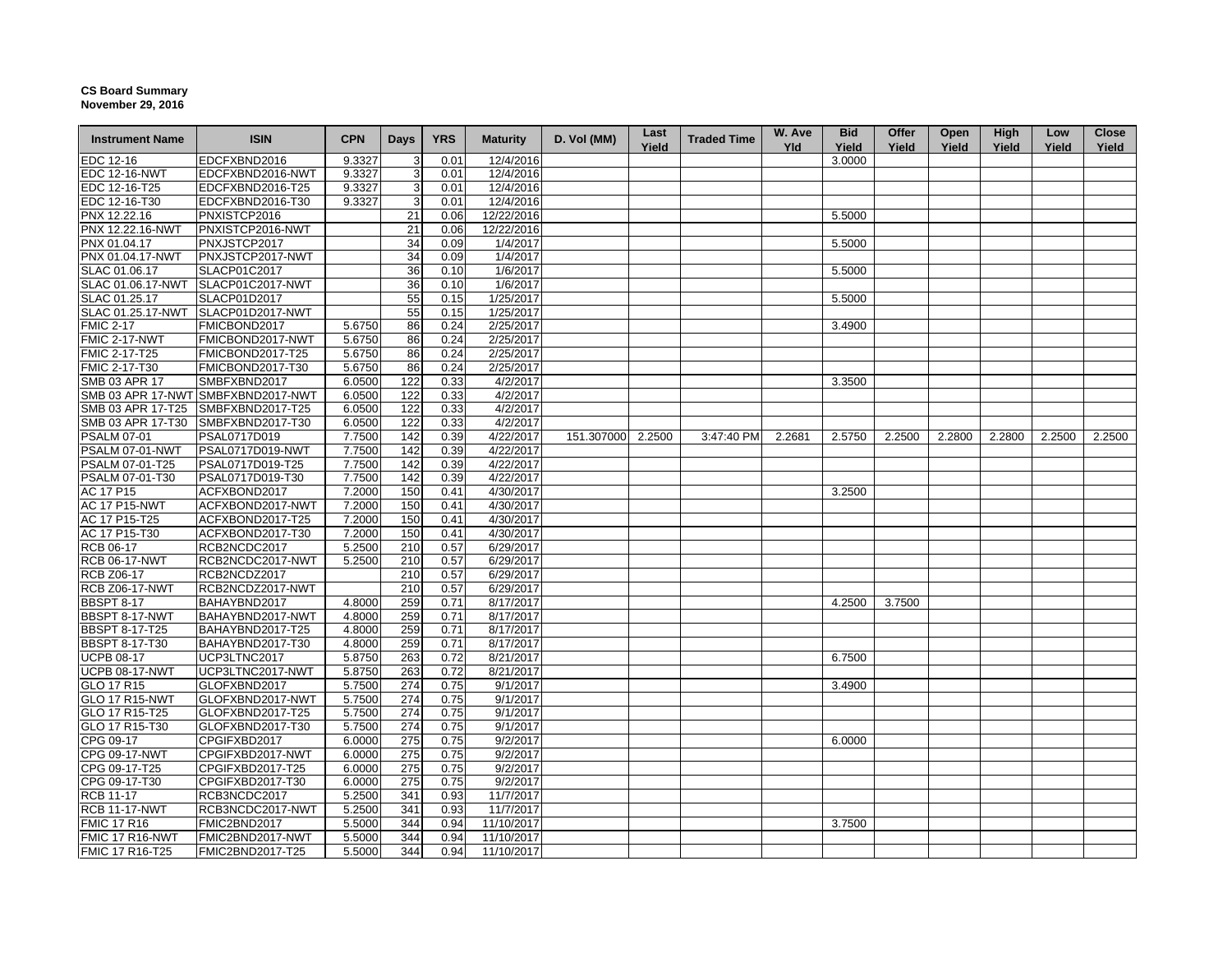| <b>Instrument Name</b> | <b>ISIN</b>      | <b>CPN</b> | <b>Days</b> | <b>YRS</b> | <b>Maturity</b> | D. Vol (MM)     | Last<br>Yield | <b>Traded Time</b> | W. Ave<br><b>Yld</b> | <b>Bid</b><br>Yield | Offer<br>Yield | Open<br>Yield | <b>High</b><br>Yield | Low<br>Yield | <b>Close</b><br>Yield |
|------------------------|------------------|------------|-------------|------------|-----------------|-----------------|---------------|--------------------|----------------------|---------------------|----------------|---------------|----------------------|--------------|-----------------------|
| FMIC 17 R16-T30        | FMIC2BND2017-T30 | 5.5000     | 344         | 0.94       | 11/10/2017      |                 |               |                    |                      |                     |                |               |                      |              |                       |
| <b>SLI 18 R17</b>      | SLIFXBND2018     | 6.7284     | 751         | 2.06       | 12/22/2018      |                 |               |                    |                      | 6.7500              |                |               |                      |              |                       |
| SLI 18 R17-NWT         | SLIFXBND2018-NWT | 6.7284     | 751         | 2.06       | 12/22/2018      |                 |               |                    |                      |                     |                |               |                      |              |                       |
| SLI 18 R17-T25         | SLIFXBND2018-T25 | 6.7284     | 751         | 2.06       | 12/22/2018      |                 |               |                    |                      |                     |                |               |                      |              |                       |
| SLI 18 R17-T30         | SLIFXBND2018-T30 | 6.7284     | 751         | 2.06       | 12/22/2018      |                 |               |                    |                      |                     |                |               |                      |              |                       |
| <b>SMB 19 R17</b>      | SMB2FXBD2019     | 5.9300     | 852         | 2.33       | 4/2/2019        | 1.100000 4.2500 |               | 3:14:40 PM         | 4.2500               | 4.5000              |                | 4.2500        | 4.2500               | 4.2500       | 4.2500                |
| <b>SMB 19 R17-NWT</b>  | SMB2FXBD2019-NWT | 5.9300     | 852         | 2.33       | 4/2/2019        |                 |               |                    |                      |                     |                |               |                      |              |                       |
| SMB 19 R17-T25         | SMB2FXBD2019-T25 | 5.9300     | 852         | 2.33       | 4/2/2019        |                 |               |                    |                      |                     |                |               |                      |              |                       |
| SMB 19 R17-T30         | SMB2FXBD2019-T30 | 5.9300     | 852         | 2.33       | 4/2/2019        |                 |               |                    |                      |                     |                |               |                      |              |                       |
| SMB 04-19              | SMBFXBND2019     | 10.5000    | 853         | 2.34       | 4/3/2019        |                 |               |                    |                      | 6.2500              |                |               |                      |              |                       |
| <b>SMB 04-19-NWT</b>   | SMBFXBND2019-NWT | 10.5000    | 853         | 2.34       | 4/3/2019        |                 |               |                    |                      |                     |                |               |                      |              |                       |
| SMB 04-19-T25          | SMBFXBND2019-T25 | 10.5000    | 853         | 2.34       | 4/3/2019        |                 |               |                    |                      |                     |                |               |                      |              |                       |
| SMB 04-19-T30          | SMBFXBND2019-T30 | 10.5000    | 853         | 2.34       | 4/3/2019        |                 |               |                    |                      |                     |                |               |                      |              |                       |
| ALI 19 R17             | ALIFXBND2019     | 5.6250     | 877         | 2.40       | 4/27/2019       |                 |               |                    |                      | 4.5450              |                |               |                      |              |                       |
| ALI 19 R17-NWT         | ALIFXBND2019-NWT | 5.6250     | 877         | 2.40       | 4/27/2019       |                 |               |                    |                      |                     |                |               |                      |              |                       |
| ALI 19 R17-T25         | ALIFXBND2019-T25 | 5.6250     | 877         | 2.40       | 4/27/2019       |                 |               |                    |                      |                     |                |               |                      |              |                       |
| ALI 19 R17-T30         | ALIFXBND2019-T30 | 5.6250     | 877         | 2.40       | 4/27/2019       |                 |               |                    |                      |                     |                |               |                      |              |                       |
| GLO 19 R17             | GLOFXBND2019     | 6.0000     | 912         | 2.50       | 6/1/2019        |                 |               |                    |                      | 4.7500              |                |               |                      |              |                       |
|                        |                  |            |             |            |                 |                 |               |                    |                      |                     |                |               |                      |              |                       |
| GLO 19 R17-NWT         | GLOFXBND2019-NWT | 6.0000     | 912         | 2.50       | 6/1/2019        |                 |               |                    |                      |                     |                |               |                      |              |                       |
| GLO 19 R17-T25         | GLOFXBND2019-T25 | 6.0000     | 912         | 2.50       | 6/1/2019        |                 |               |                    |                      |                     |                |               |                      |              |                       |
| GLO 19 R17-T30         | GLOFXBND2019-T30 | 6.0000     | 912         | 2.50       | 6/1/2019        |                 |               |                    |                      |                     |                |               |                      |              |                       |
| FLI 19 R17             | FLIFXBND2019     | 6.2731     | 919         | 2.52       | 6/8/2019        |                 |               |                    |                      | 4.6500              |                |               |                      |              |                       |
| <b>FLI 19 R17-NWT</b>  | FLIFXBND2019-NWT | 6.2731     | 919         | 2.52       | 6/8/2019        |                 |               |                    |                      |                     |                |               |                      |              |                       |
| FLI 19 R17-T25         | FLIFXBND2019-T25 | 6.2731     | 919         | 2.52       | 6/8/2019        |                 |               |                    |                      |                     |                |               |                      |              |                       |
| FLI 19 R17-T30         | FLIFXBND2019-T30 | 6.2731     | 919         | 2.52       | 6/8/2019        |                 |               |                    |                      |                     |                |               |                      |              |                       |
| SM 19 R17              | SMICFXBD2019     | 6.0000     | 957         | 2.62       | 7/16/2019       |                 |               |                    |                      | 4.5000              |                |               |                      |              |                       |
| <b>SM 19 R17-NWT</b>   | SMICFXBD2019-NWT | 6.0000     | 957         | 2.62       | 7/16/2019       |                 |               |                    |                      |                     |                |               |                      |              |                       |
| SM 19 R17-T25          | SMICFXBD2019-T25 | 6.0000     | 957         | 2.62       | 7/16/2019       |                 |               |                    |                      |                     |                |               |                      |              |                       |
| SM 19 R17-T30          | SMICFXBD2019-T30 | 6.0000     | 957         | 2.62       | 7/16/2019       |                 |               |                    |                      |                     |                |               |                      |              |                       |
| <b>FMIC 19 R17</b>     | FMICBOND2019     | 5.7500     | 982         | 2.69       | 8/10/2019       |                 |               |                    |                      | 6.2500              |                |               |                      |              |                       |
| FMIC 19 R17-NWT        | FMICBOND2019-NWT | 5.7500     | 982         | 2.69       | 8/10/2019       |                 |               |                    |                      |                     |                |               |                      |              |                       |
| FMIC 19 R17-T25        | FMICBOND2019-T25 | 5.7500     | 982         | 2.69       | 8/10/2019       |                 |               |                    |                      |                     |                |               |                      |              |                       |
| FMIC 19 R17-T30        | FMICBOND2019-T30 | 5.7500     | 982         | 2.69       | 8/10/2019       |                 |               |                    |                      |                     |                |               |                      |              |                       |
| JGS 08-19              | JGSFXBND2019     | 5.2317     | 999         | 2.74       | 8/27/2019       |                 |               |                    |                      | 4.5000              |                |               |                      |              |                       |
| <b>JGS 08-19-NWT</b>   | JGSFXBND2019-NWT | 5.2317     | 999         | 2.74       | 8/27/2019       |                 |               |                    |                      |                     |                |               |                      |              |                       |
| JGS 08-19-T25          | JGSFXBND2019-T25 | 5.2317     | 999         | 2.74       | 8/27/2019       |                 |               |                    |                      |                     |                |               |                      |              |                       |
| JGS 08-19-T30          | JGSFXBND2019-T30 | 5.2317     | 999         | 2.74       | 8/27/2019       |                 |               |                    |                      |                     |                |               |                      |              |                       |
| ALI HS 10-19           | ALIHSBND2019     | 3.0000     | 1052        | 2.88       | 10/19/2019      |                 |               |                    |                      |                     | 3.0000         |               |                      |              |                       |
| <b>GTCAP 11-19</b>     | GTCFXBND2019     | 4.7106     | 1071        | 2.93       | 11/7/2019       |                 |               |                    |                      | 4.4750              |                |               |                      |              |                       |
| GTCAP 11-19-NWT        | GTCFXBND2019-NWT | 4.7106     | 1071        | 2.93       | 11/7/2019       |                 |               |                    |                      |                     |                |               |                      |              |                       |
| GTCAP 11-19-T25        | GTCFXBND2019-T25 | 4.7106     | 1071        | 2.93       | 11/7/2019       |                 |               |                    |                      |                     |                |               |                      |              |                       |
| GTCAP 11-19-T30        | GTCFXBND2019-T30 | 4.7106     | 1071        | 2.93       | 11/7/2019       |                 |               |                    |                      |                     |                |               |                      |              |                       |
| <b>VLL 19 R17</b>      | VLLFXBND2019     | 5.6542     | 1073        | 2.94       | 11/9/2019       | 3.000000        | 5.7500        | 11:42:33 AM        | 5.5825               | 5.7500              | 5.2500         | 5.2500        | 5.7500               | 5.2500       | 5.7500                |
| VLL 19 R17-NWT         | VLLFXBND2019-NWT | 5.6542     | 1073        | 2.94       | 11/9/2019       |                 |               |                    |                      |                     |                |               |                      |              |                       |
| <b>VLL 19 R17-T25</b>  | VLLFXBND2019-T25 | 5.6542     | 1073        | 2.94       | 11/9/2019       |                 |               |                    |                      |                     |                |               |                      |              |                       |
| <b>VLL 19 R17-T30</b>  | VLLFXBND2019-T30 | 5.6542     | 1073        | 2.94       | 11/9/2019       |                 |               |                    |                      |                     |                |               |                      |              |                       |
| <b>GTCAP 20 R17</b>    | GTCFXBND2020     | 4.8371     | 1183        | 3.24       | 2/27/2020       |                 |               |                    |                      | 4.5750              |                |               |                      |              |                       |
| GTCAP 20 R17-NWT       | GTCFXBND2020-NWT | 4.8371     | 1183        | 3.24       | 2/27/2020       |                 |               |                    |                      |                     |                |               |                      |              |                       |
| GTCAP 20 R17-T25       |                  |            |             |            | 2/27/2020       |                 |               |                    |                      |                     |                |               |                      |              |                       |
|                        | GTCFXBND2020-T25 | 4.8371     | 1183        | 3.24       |                 |                 |               |                    |                      |                     |                |               |                      |              |                       |
| GTCAP 20 R17-T30       | GTCFXBND2020-T30 | 4.8371     | 1183        | 3.24       | 2/27/2020       |                 |               |                    |                      |                     |                |               |                      |              |                       |
| SMPH 03-20             | SMPHFXBD2020     | 5.1000     | 1186        | 3.25       | 3/1/2020        |                 |               |                    |                      | 4.5500              |                |               |                      |              |                       |
| <b>SMPH 03-20-NWT</b>  | SMPHFXBD2020-NWT | 5.1000     | 1186        | 3.25       | 3/1/2020        |                 |               |                    |                      |                     |                |               |                      |              |                       |
| SMPH 03-20-T25         | SMPHFXBD2020-T25 | 5.1000     | 1186        | 3.25       | 3/1/2020        |                 |               |                    |                      |                     |                |               |                      |              |                       |
| SMPH 03-20-T30         | SMPHFXBD2020-T30 | 5.1000     | 1186        | 3.25       | 3/1/2020        |                 |               |                    |                      |                     |                |               |                      |              |                       |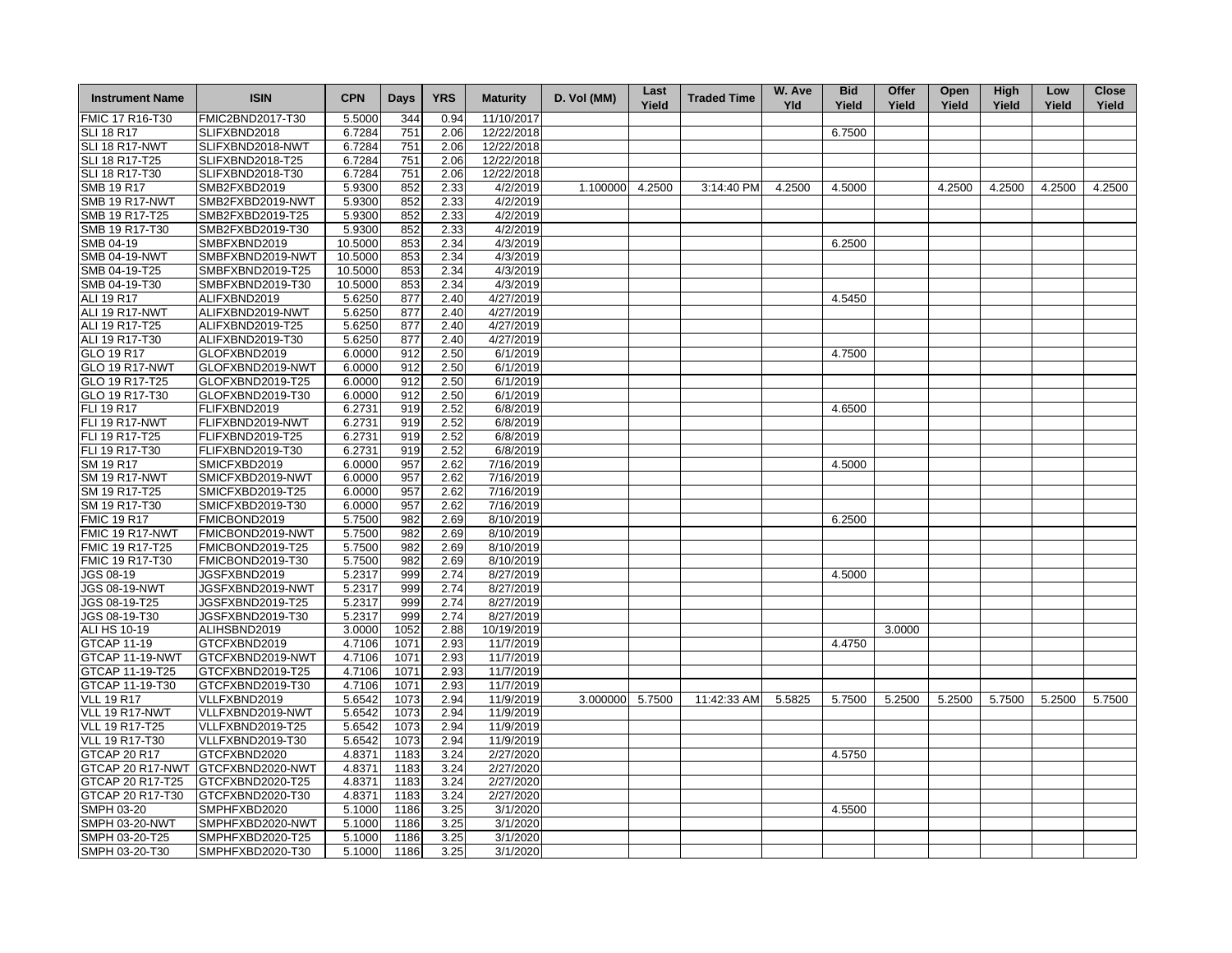| <b>Instrument Name</b> | <b>ISIN</b>      | <b>CPN</b> | <b>Days</b> | <b>YRS</b>   | <b>Maturity</b> | D. Vol (MM)     | Last<br>Yield | <b>Traded Time</b> | W. Ave<br><b>Yld</b> | <b>Bid</b><br>Yield | Offer<br>Yield | Open<br>Yield | High<br>Yield | Low<br>Yield | <b>Close</b><br>Yield |
|------------------------|------------------|------------|-------------|--------------|-----------------|-----------------|---------------|--------------------|----------------------|---------------------|----------------|---------------|---------------|--------------|-----------------------|
| CPG 20 R18             | CPGIFXBD2020     | 6.6878     | 1187        | 3.25         | 3/2/2020        |                 |               |                    |                      | 6.7000              |                |               |               |              |                       |
| <b>CPG 20 R18-NWT</b>  | CPGIFXBD2020-NWT | 6.6878     | 1187        | 3.25         | 3/2/2020        |                 |               |                    |                      |                     |                |               |               |              |                       |
| CPG 20 R18-T25         | CPGIFXBD2020-T25 | 6.6878     | 1187        | 3.25         | 3/2/2020        |                 |               |                    |                      |                     |                |               |               |              |                       |
| CPG 20 R18-T30         | CPGIFXBD2020-T30 | 6.6878     | 1187        | 3.25         | 3/2/2020        |                 |               |                    |                      |                     |                |               |               |              |                       |
| MBT 04-20              | MBTLTNCD2020     | 4.0000     | 1240        | 3.39         | 4/24/2020       |                 |               |                    |                      |                     |                |               |               |              |                       |
| <b>EDC 20 R18</b>      | EDCFXBND2020     | 4.1583     | 1249        | 3.42         | 5/3/2020        |                 |               |                    |                      | 4.8500              |                |               |               |              |                       |
| EDC 20 R18-NWT         | EDCFXBND2020-NWT | 4.1583     | 1249        | 3.42         | 5/3/2020        |                 |               |                    |                      |                     |                |               |               |              |                       |
| EDC 20 R18-T25         | EDCFXBND2020-T25 | 4.1583     | 1249        | 3.42         | 5/3/2020        |                 |               |                    |                      |                     |                |               |               |              |                       |
| EDC 20 R18-T30         | EDCFXBND2020-T30 | 4.1583     | 1249        | 3.42         | 5/3/2020        |                 |               |                    |                      |                     |                |               |               |              |                       |
| PNB 06-20              | PNBLTNCD2020     | 4.1250     | 1289        | 3.53         | 6/12/2020       |                 |               |                    |                      |                     |                |               |               |              |                       |
| <b>RCB 06-20</b>       | RCBLTNCD2020     | 4.1250     | 1296        | 3.55         | 6/19/2020       |                 |               |                    |                      |                     |                |               |               |              |                       |
| GLO 20 R18             | GLOFXBND2020     | 4.8875     | 1324        | 3.62         | 7/17/2020       |                 |               |                    |                      | 4.5950              |                |               |               |              |                       |
| <b>GLO 20 R18-NWT</b>  | GLOFXBND2020-NWT | 4.8875     | 1324        | 3.62         | 7/17/2020       |                 |               |                    |                      |                     |                |               |               |              |                       |
| GLO 20 R18-T25         | GLOFXBND2020-T25 | 4.8875     | 1324        | 3.62         | 7/17/2020       |                 |               |                    |                      |                     |                |               |               |              |                       |
| GLO 20 R18-T30         | GLOFXBND2020-T30 | 4.8875     | 1324        | 3.62         | 7/17/2020       |                 |               |                    |                      |                     |                |               |               |              |                       |
| <b>SLTC 20 R18</b>     | SLTCFXBD2020     | 4.9925     | 1360        | 3.72         | 8/22/2020       |                 |               |                    |                      | 5.5000              |                |               |               |              |                       |
| SLTC 20 R18-NWT        | SLTCFXBD2020-NWT | 4.9925     | 1360        | 3.72         | 8/22/2020       |                 |               |                    |                      |                     |                |               |               |              |                       |
| SLTC 20 R18-T25        | SLTCFXBD2020-T25 | 4.9925     | 1360        | 3.72         | 8/22/2020       |                 |               |                    |                      |                     |                |               |               |              |                       |
| SLTC 20 R18-T30        | SLTCFXBD2020-T30 | 4.9925     | 1360        | 3.72         | 8/22/2020       |                 |               |                    |                      |                     |                |               |               |              |                       |
| <b>BDO 10-20</b>       | BDO2LTNC2020     | 3.7500     | 1405        | 3.85         | 10/6/2020       |                 |               |                    |                      | 5.0000              |                |               |               |              |                       |
| ALI 20 R19             | ALIFXBND2020     | 4.6250     | 1409        | 3.86         | 10/10/2020      |                 |               |                    |                      | 4.9750              |                |               |               |              |                       |
| ALI 20 R19-NWT         | ALIFXBND2020-NWT | 4.6250     | 1409        | 3.86         | 10/10/2020      |                 |               |                    |                      |                     |                |               |               |              |                       |
| ALI 20 R19-T25         | ALIFXBND2020-T25 | 4.6250     | 1409        | 3.86         | 10/10/2020      |                 |               |                    |                      |                     |                |               |               |              |                       |
| ALI 20 R19-T30         | ALIFXBND2020-T30 | 4.6250     | 1409        | 3.86         | 10/10/2020      |                 |               |                    |                      |                     |                |               |               |              |                       |
| <b>HOUSE 10-20</b>     | HOUSEFBD2020     | 6.2080     | 1415        | 3.87         | 10/16/2020      |                 |               |                    |                      | 5.5500              |                |               |               |              |                       |
| HOUSE 10-20-NWT        | HOUSEFBD2020-NWT | 6.2080     | 1415        | 3.87         | 10/16/2020      |                 |               |                    |                      |                     |                |               |               |              |                       |
| <b>HOUSE 10-20-T25</b> | HOUSEFBD2020-T25 | 6.2080     | 1415        | 3.87         | 10/16/2020      |                 |               |                    |                      |                     |                |               |               |              |                       |
| <b>HOUSE 10-20-T30</b> | HOUSEFBD2020-T30 | 6.2080     | 1415        | 3.87         | 10/16/2020      |                 |               |                    |                      |                     |                |               |               |              |                       |
| AEV 11-20              | AEV2FXBD2020     | 4.4722     | 1436        | 3.93         | 11/6/2020       | 6.950000        | 4.3500        | 11:51:39 AM        | 4.2215               | 4.5000              |                | 4.2000        | 4.3500        | 4.2000       | 4.3500                |
| <b>AEV 11-20-NWT</b>   | AEV2FXBD2020-NWT | 4.4722     | 1436        | 3.93         | 11/6/2020       |                 |               |                    |                      |                     |                |               |               |              |                       |
| AEV 11-20-T25          | AEV2FXBD2020-T25 | 4.4722     | 1436        | 3.93         | 11/6/2020       |                 |               |                    |                      |                     |                |               |               |              |                       |
| AEV 11-20-T30          | AEV2FXBD2020-T30 | 4.4722     | 1436        | 3.93         | 11/6/2020       |                 |               |                    |                      |                     |                |               |               |              |                       |
| FLI 20 R19             | FLIFXBND2020     | 4.8562     | 1438        | 3.94         | 11/8/2020       | 1.770000 5.0000 |               | 3:45:09 PM         | 3.6872               | 5.0000              |                | 3.6500        | 5.0000        | 3.6500       | 5.0000                |
| FLI 20 R19-NWT         | FLIFXBND2020-NWT | 4.8562     | 1438        | 3.94         | 11/8/2020       |                 |               |                    |                      |                     |                |               |               |              |                       |
| FLI 20 R19-T25         | FLIFXBND2020-T25 | 4.8562     | 1438        | 3.94         | 11/8/2020       |                 |               |                    |                      |                     |                |               |               |              |                       |
| FLI 20 R19-T30         | FLIFXBND2020-T30 | 4.8562     | 1438        | 3.94         | 11/8/2020       |                 |               |                    |                      |                     |                |               |               |              |                       |
| <b>AEV 20 R19</b>      | AEVFXBND2020     | 4.4125     | 1451        | 3.97         | 11/21/2020      |                 |               |                    |                      | 5.2500              |                |               |               |              |                       |
| AEV 20 R19-NWT         | AEVFXBND2020-NWT | 4.4125     | 1451        | 3.97         | 11/21/2020      |                 |               |                    |                      |                     |                |               |               |              |                       |
| AEV 20 R19-T25         | AEVFXBND2020-T25 | 4.4125     | 1451        | 3.97         | 11/21/2020      |                 |               |                    |                      |                     |                |               |               |              |                       |
| AEV 20 R19-T30         | AEVFXBND2020-T30 | 4.4125     | 1451        | 3.97         | 11/21/2020      |                 |               |                    |                      |                     |                |               |               |              |                       |
| <b>MER 20 P19</b>      | MERFXBND2020     | 4.3750     | 1472        | 4.03         | 12/12/2020      |                 |               |                    |                      | 4.7000              |                |               |               |              |                       |
| <b>MER 20 P19-NWT</b>  | MERFXBND2020-NWT | 4.3750     | 1472        | 4.03         | 12/12/2020      |                 |               |                    |                      |                     |                |               |               |              |                       |
| MER 20 P19-T25         | MERFXBND2020-T25 | 4.3750     | 1472        | 4.03         | 12/12/2020      |                 |               |                    |                      |                     |                |               |               |              |                       |
| MER 20 P19-T30         | MERFXBND2020-T30 | 4.3750     | 1472        | 4.03         | 12/12/2020      |                 |               |                    |                      |                     |                |               |               |              |                       |
| TEL 21 R19             | TELFXBND2021     | 5.2250     | 1528        | 4.18         | 2/6/2021        | 4.140000        | 4.3000        | 11:44:37 AM        | 3.8272               | 4.4500              |                | 3.6500        | 4.3000        | 3.6500       | 4.3000                |
| <b>TEL 21 R19-NWT</b>  | TELFXBND2021-NWT | 5.2250     | 1528        | 4.18         | 2/6/2021        |                 |               |                    |                      |                     |                |               |               |              |                       |
| TEL 21 R19-T25         | TELFXBND2021-T25 | 5.2250     | 1528        | 4.18         | 2/6/2021        |                 |               |                    |                      |                     |                |               |               |              |                       |
| TEL 21 R19-T30         | TELFXBND2021-T30 | 5.2250     | 1528        | 4.18         | 2/6/2021        |                 |               |                    |                      |                     |                |               |               |              |                       |
| ABS 21 R19             | ABSFXBND2021     |            | 1532        |              | 2/10/2021       |                 |               |                    |                      | 5.5000              |                |               |               |              |                       |
| <b>ABS 21 R19-NWT</b>  |                  | 5.3350     | 1532        | 4.19<br>4.19 | 2/10/2021       |                 |               |                    |                      |                     |                |               |               |              |                       |
|                        | ABSFXBND2021-NWT | 5.3350     |             |              |                 |                 |               |                    |                      |                     |                |               |               |              |                       |
| ABS 21 R19-T25         | ABSFXBND2021-T25 | 5.3350     | 1532        | 4.19         | 2/10/2021       |                 |               |                    |                      |                     |                |               |               |              |                       |
| ABS 21 R19-T30         | ABSFXBND2021-T30 | 5.3350     | 1532        | 4.19         | 2/10/2021       |                 |               |                    |                      |                     |                |               |               |              |                       |
| <b>ROCK 21 R19</b>     | ROCKFXBD2021     | 5.0932     | 1537        | 4.21         | 2/15/2021       |                 |               |                    |                      | 4.9000              |                |               |               |              |                       |
| ROCK 21 R19-NWT        | ROCKFXBD2021-NWT | 5.0932     | 1537        | 4.21         | 2/15/2021       |                 |               |                    |                      |                     |                |               |               |              |                       |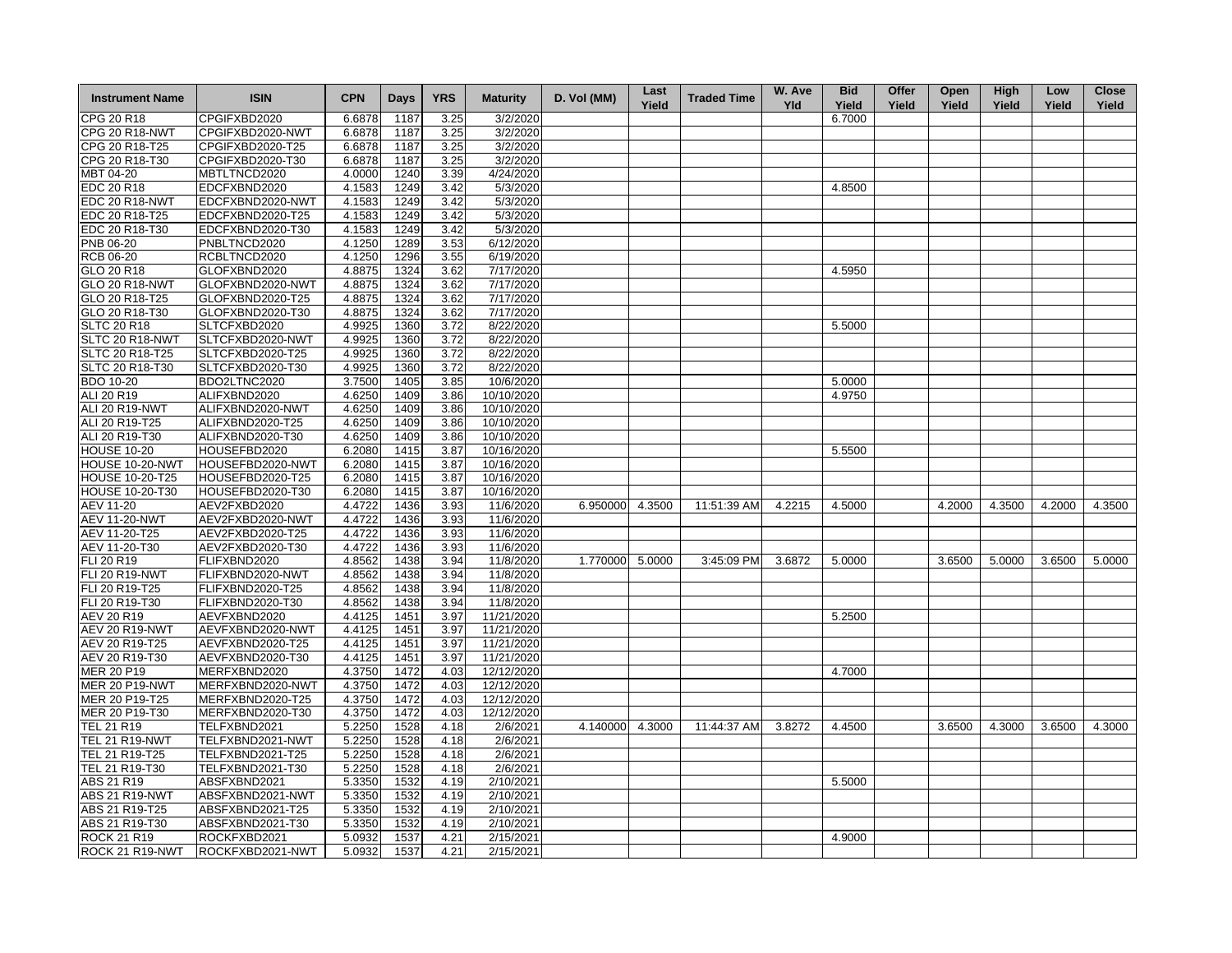| <b>Instrument Name</b> | <b>ISIN</b>                       | <b>CPN</b> | Days | <b>YRS</b> | <b>Maturity</b> | D. Vol (MM)     | Last<br>Yield | <b>Traded Time</b> | W. Ave<br><b>Yld</b> | <b>Bid</b><br>Yield | Offer<br>Yield | Open<br>Yield | High<br>Yield | Low<br>Yield | <b>Close</b><br>Yield |
|------------------------|-----------------------------------|------------|------|------------|-----------------|-----------------|---------------|--------------------|----------------------|---------------------|----------------|---------------|---------------|--------------|-----------------------|
| ROCK 21 R19-T25        | ROCKFXBD2021-T25                  | 5.0932     | 1537 | 4.21       | 2/15/2021       |                 |               |                    |                      |                     |                |               |               |              |                       |
| ROCK 21 R19-T30        | ROCKFXBD2021-T30                  | 5.0932     | 1537 | 4.21       | 2/15/2021       |                 |               |                    |                      |                     |                |               |               |              |                       |
| SMPH 02-21             | SMPH2FBD2021                      | 4.5095     | 1547 | 4.24       | 2/25/2021       |                 |               |                    |                      | 4.4500              |                |               |               |              |                       |
| <b>SMPH 02-21-NWT</b>  | SMPH2FBD2021-NWT                  | 4.5095     | 1547 | 4.24       | 2/25/2021       |                 |               |                    |                      |                     |                |               |               |              |                       |
| SMPH 02-21-T25         | SMPH2FBD2021-T25                  | 4.5095     | 1547 | 4.24       | 2/25/2021       |                 |               |                    |                      |                     |                |               |               |              |                       |
| SMPH 02-21-T30         | SMPH2FBD2021-T30                  | 4.5095     | 1547 | 4.24       | 2/25/2021       |                 |               |                    |                      |                     |                |               |               |              |                       |
| JGS 21 R19             | JGSFXBND2021                      | 5.2442     | 1549 | 4.24       | 2/27/2021       |                 |               |                    |                      | 4.3000              |                |               |               |              |                       |
| <b>JGS 21 R19-NWT</b>  | JGSFXBND2021-NWT                  | 5.2442     | 1549 | 4.24       | 2/27/2021       |                 |               |                    |                      |                     |                |               |               |              |                       |
| JGS 21 R19-T25         | JGSFXBND2021-T25                  | 5.2442     | 1549 | 4.24       | 2/27/2021       |                 |               |                    |                      |                     |                |               |               |              |                       |
| JGS 21 R19-T30         | JGSFXBND2021-T30                  | 5.2442     | 1549 | 4.24       | 2/27/2021       |                 |               |                    |                      |                     |                |               |               |              |                       |
| <b>SLI 21 R18</b>      | SLIFXBND2021                      | 6.7150     | 1572 | 4.30       | 3/22/2021       |                 |               |                    |                      | 6.8750              |                |               |               |              |                       |
| <b>SLI 21 R18-NWT</b>  | SLIFXBND2021-NWT                  | 6.7150     | 1572 | 4.30       | 3/22/2021       |                 |               |                    |                      |                     |                |               |               |              |                       |
| SLI 21 R18-T25         | SLIFXBND2021-T25                  | 6.7150     | 1572 | 4.30       | 3/22/2021       |                 |               |                    |                      |                     |                |               |               |              |                       |
| SLI 21 R18-T30         | SLIFXBND2021-T30                  | 6.7150     | 1572 | 4.30       | 3/22/2021       |                 |               |                    |                      |                     |                |               |               |              |                       |
| <b>MNTC 21 R19</b>     | MNTCFXBD2021                      | 5.0700     | 1581 | 4.33       | 3/31/2021       | 0.300000 4.3500 |               | 11:14:31 AM        | 4.3999               | 4.5000              |                | 4.5000        | 4.5000        | 4.3500       | 4.3500                |
| MNTC 21 R19-NWT        | MNTCFXBD2021-NWT                  | 5.0700     | 1581 | 4.33       | 3/31/2021       |                 |               |                    |                      |                     |                |               |               |              |                       |
| MNTC 21 R19-T25        | MNTCFXBD2021-T25                  | 5.0700     | 1581 | 4.33       | 3/31/2021       |                 |               |                    |                      |                     |                |               |               |              |                       |
| MNTC 21 R19-T30        | MNTCFXBD2021-T30                  | 5.0700     | 1581 | 4.33       | 3/31/2021       |                 |               |                    |                      |                     |                |               |               |              |                       |
| SMB 21 R19             | SMBFXBND2021                      | 5.5000     | 1583 | 4.33       | 4/2/2021        |                 |               |                    |                      | 4.8500              |                |               |               |              |                       |
| <b>SMB 21 R19-NWT</b>  | SMBFXBND2021-NWT                  | 5.5000     | 1583 | 4.33       | 4/2/2021        |                 |               |                    |                      |                     |                |               |               |              |                       |
| SMB 21 R19-T25         | SMBFXBND2021-T25                  | 5.5000     | 1583 | 4.33       | 4/2/2021        |                 |               |                    |                      |                     |                |               |               |              |                       |
| SMB 21 R19-T30         | SMBFXBND2021-T30                  | 5.5000     | 1583 | 4.33       | 4/2/2021        |                 |               |                    |                      |                     |                |               |               |              |                       |
| LBP 04-21              | LBPLTNCD2021                      | 3.7500     | 1590 | 4.35       | 4/9/2021        |                 |               |                    |                      |                     |                |               |               |              |                       |
| <b>VLL 21 R19</b>      | VLLFXBND2021                      | 5.9437     | 1620 | 4.44       | 5/9/2021        |                 |               |                    |                      | 6.7500              |                |               |               |              |                       |
| VLL 21 R19-NWT         | VLLFXBND2021-NWT                  | 5.9437     | 1620 | 4.44       | 5/9/2021        |                 |               |                    |                      |                     |                |               |               |              |                       |
| <b>VLL 21 R19-T25</b>  | VLLFXBND2021-T25                  | 5.9437     | 1620 | 4.44       | 5/9/2021        |                 |               |                    |                      |                     |                |               |               |              |                       |
| <b>VLL 21 R19-T30</b>  | VLLFXBND2021-T30                  | 5.9437     | 1620 | 4.44       | 5/9/2021        |                 |               |                    |                      |                     |                |               |               |              |                       |
| AC 05-21               | ACFXBOND2021                      | 6.8000     | 1623 | 4.44       | 5/12/2021       |                 |               |                    |                      | 4.5000              |                |               |               |              |                       |
|                        |                                   |            |      |            |                 |                 |               |                    |                      |                     |                |               |               |              |                       |
| AC 05-21-NWT           | ACFXBOND2021-NWT                  | 6.8000     | 1623 | 4.44       | 5/12/2021       |                 |               |                    |                      |                     |                |               |               |              |                       |
| AC 05-21-T25           | ACFXBOND2021-T25                  | 6.8000     | 1623 | 4.44       | 5/12/2021       |                 |               |                    |                      |                     |                |               |               |              |                       |
| AC 05-21-T30           | ACFXBOND2021-T30                  | 6.8000     | 1623 | 4.44       | 5/12/2021       |                 |               |                    |                      |                     |                |               |               |              |                       |
| SM 21 R19              | SMICFXBD2021                      | 5.2958     | 1630 | 4.46       | 5/19/2021       | 8.910000 4.8000 |               | 2:24:47 PM         | 4.8000               | 4.7250              |                | 4.8000        | 4.8000        | 4.8000       | 4.8000                |
| <b>SM 21 R19-NWT</b>   | SMICFXBD2021-NWT                  | 5.2958     | 1630 | 4.46       | 5/19/2021       |                 |               |                    |                      |                     |                |               |               |              |                       |
| SM 21 R19-T25          | SMICFXBD2021-T25                  | 5.2958     | 1630 | 4.46       | 5/19/2021       |                 |               |                    |                      |                     |                |               |               |              |                       |
| SM 21 R19-T30          | SMICFXBD2021-T30                  | 5.2958     | 1630 | 4.46       | 5/19/2021       |                 |               |                    |                      |                     |                |               |               |              |                       |
| CHI 21 R19             | CHIFXBND2021                      | 5.3200     | 1648 | 4.51       | 6/6/2021        |                 |               |                    |                      | 5.5000              |                |               |               |              |                       |
| <b>CHI 21 R19-NWT</b>  | CHIFXBND2021-NWT                  | 5.3200     | 1648 | 4.51       | 6/6/2021        |                 |               |                    |                      |                     |                |               |               |              |                       |
| CHI 21 R19-T25         | CHIFXBND2021-T25                  | 5.3200     | 1648 | 4.51       | 6/6/2021        |                 |               |                    |                      |                     |                |               |               |              |                       |
| CHI 21 R19-T30         | CHIFXBND2021-T30                  | 5.3200     | 1648 | 4.51       | 6/6/2021        |                 |               |                    |                      |                     |                |               |               |              |                       |
| <b>SMCGP 21 R19</b>    | SMCGPFBD2021                      | 4.3458     | 1683 | 4.61       | 7/11/2021       |                 |               |                    |                      | 4.9500              |                |               |               |              |                       |
|                        | SMCGP 21 R19-NWT SMCGPFBD2021-NWT | 4.3458     | 1683 | 4.61       | 7/11/2021       |                 |               |                    |                      |                     |                |               |               |              |                       |
| SMCGP 21 R19-T25       | SMCGPFBD2021-T25                  | 4.3458     | 1683 | 4.61       | 7/11/2021       |                 |               |                    |                      |                     |                |               |               |              |                       |
| SMCGP 21 R19-T30       | SMCGPFBD2021-T30                  | 4.3458     | 1683 | 4.61       | 7/11/2021       |                 |               |                    |                      |                     |                |               |               |              |                       |
| GTCAP 21 R19           | GTCFXBND2021                      | 5.1965     | 1710 | 4.68       | 8/7/2021        |                 |               |                    |                      | 4.7250              |                |               |               |              |                       |
|                        | GTCAP 21 R19-NWT GTCFXBND2021-NWT | 5.1965     | 1710 | 4.68       | 8/7/2021        |                 |               |                    |                      |                     |                |               |               |              |                       |
| GTCAP 21 R19-T25       | GTCFXBND2021-T25                  | 5.1965     | 1710 | 4.68       | 8/7/2021        |                 |               |                    |                      |                     |                |               |               |              |                       |
| GTCAP 21 R19-T30       | GTCFXBND2021-T30                  | 5.1965     | 1710 | 4.68       | 8/7/2021        |                 |               |                    |                      |                     |                |               |               |              |                       |
| <b>SMPH 21 R19</b>     | SMPHFXBD2021                      | 5.2006     | 1735 | 4.75       | 9/1/2021        |                 |               |                    |                      | 5.2500              |                |               |               |              |                       |
| SMPH 21 R19-NWT        | SMPHFXBD2021-NWT                  | 5.2006     | 1735 | 4.75       | 9/1/2021        |                 |               |                    |                      |                     |                |               |               |              |                       |
| SMPH 21 R19-T25        | SMPHFXBD2021-T25                  | 5.2006     | 1735 | 4.75       | 9/1/2021        |                 |               |                    |                      |                     |                |               |               |              |                       |
| SMPH 21 R19-T30        | SMPHFXBD2021-T30                  | 5.2006     | 1735 | 4.75       | 9/1/2021        |                 |               |                    |                      |                     |                |               |               |              |                       |
| CPG 21 R20             | CPGIFXBD2021                      | 6.9758     | 1736 | 4.75       | 9/2/2021        |                 |               |                    |                      | 7.0000              |                |               |               |              |                       |
| <b>CPG 21 R20-NWT</b>  | CPGIFXBD2021-NWT                  | 6.9758     | 1736 | 4.75       | 9/2/2021        |                 |               |                    |                      |                     |                |               |               |              |                       |
| CPG 21 R20-T25         | CPGIFXBD2021-T25                  | 6.9758     | 1736 | 4.75       | 9/2/2021        |                 |               |                    |                      |                     |                |               |               |              |                       |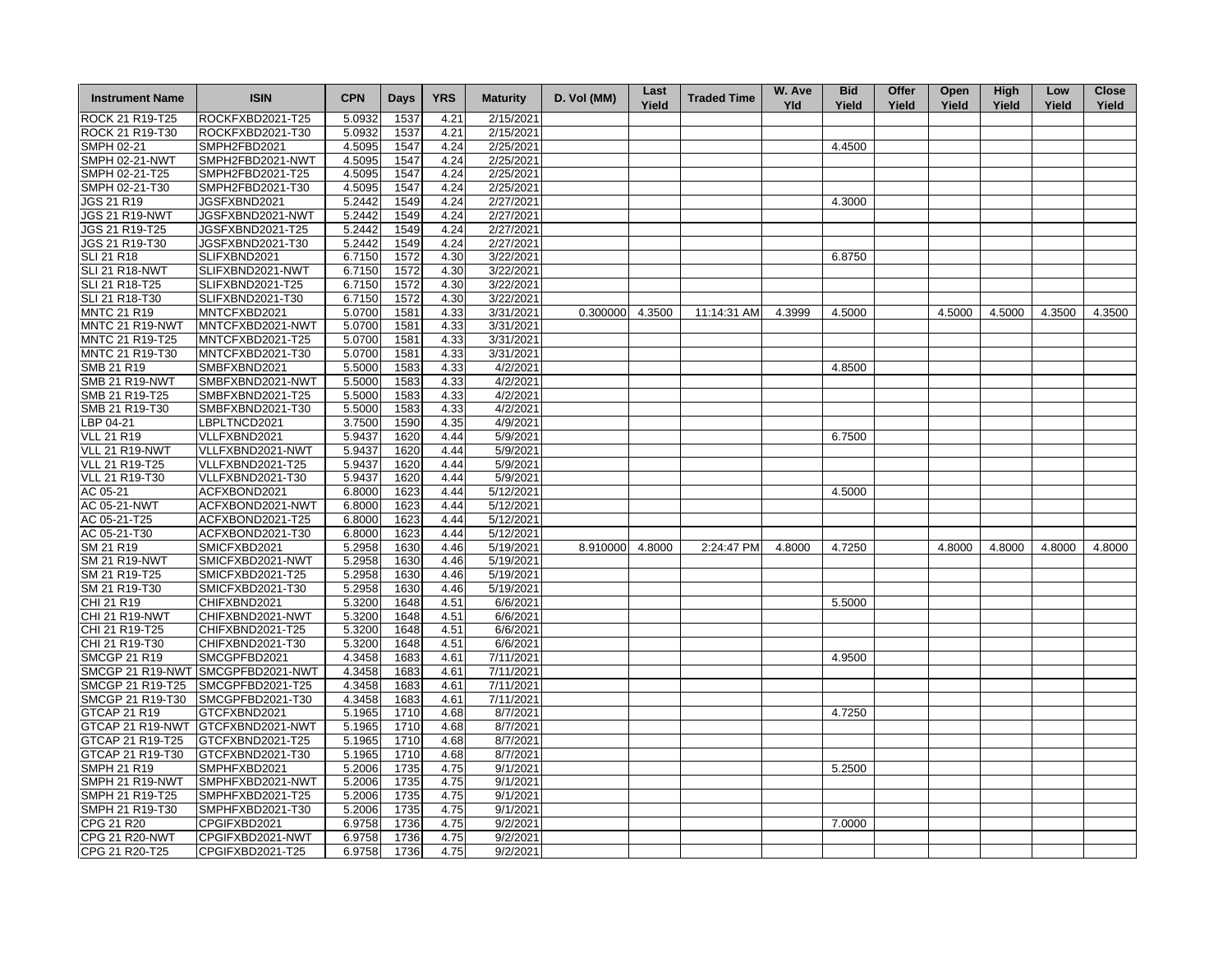| <b>Instrument Name</b>                  | <b>ISIN</b>                       | <b>CPN</b> | <b>Days</b> | <b>YRS</b> | <b>Maturity</b>        | D. Vol (MM)     | Last<br>Yield | <b>Traded Time</b> | W. Ave<br><b>Yld</b> | <b>Bid</b><br>Yield | Offer<br>Yield | Open<br>Yield | <b>High</b><br>Yield | Low<br>Yield | <b>Close</b><br>Yield |
|-----------------------------------------|-----------------------------------|------------|-------------|------------|------------------------|-----------------|---------------|--------------------|----------------------|---------------------|----------------|---------------|----------------------|--------------|-----------------------|
| CPG 21 R20-T30                          | CPGIFXBD2021-T30                  | 6.9758     | 1736        | 4.75       | 9/2/2021               |                 |               |                    |                      |                     |                |               |                      |              |                       |
| AP 21 R19                               | APCFXBND2021                      | 5.2050     | 1744        | 4.77       | 9/10/2021              |                 |               |                    |                      | 4.6000              |                |               |                      |              |                       |
| AP 21 R19-NWT                           | APCFXBND2021-NWT                  | 5.2050     | 1744        | 4.77       | 9/10/2021              |                 |               |                    |                      |                     |                |               |                      |              |                       |
| AP 21 R19-T25                           | APCFXBND2021-T25                  | 5.2050     | 1744        | 4.77       | 9/10/2021              |                 |               |                    |                      |                     |                |               |                      |              |                       |
| AP 21 R19-T30                           | APCFXBND2021-T30                  | 5.2050     | 1744        | 4.77       | 9/10/2021              |                 |               |                    |                      |                     |                |               |                      |              |                       |
| <b>PCOR 21 R19</b>                      | PCORFXBD2021                      | 4.0032     | 1791        | 4.90       | 10/27/2021             | 6.000000 4.1000 |               | 3:28:48 PM         | 4.0166               | 4.2500              |                | 4.0000        | 4.1000               | 4.0000       | 4.1000                |
| PCOR 21 R19-NWT                         | PCORFXBD2021-NWT                  | 4.0032     | 1791        | 4.90       | 10/27/2021             |                 |               |                    |                      |                     |                |               |                      |              |                       |
| PCOR 21 R19-T25                         | PCORFXBD2021-T25                  | 4.0032     | 1791        | 4.90       | 10/27/2021             |                 |               |                    |                      |                     |                |               |                      |              |                       |
| PCOR 21 R19-T30                         | PCORFXBD2021-T30                  | 4.0032     | 1791        | 4.90       | 10/27/2021             |                 |               |                    |                      |                     |                |               |                      |              |                       |
| MBT 11-21                               | MBTLTNCD2021                      | 4.2500     | 1816        | 4.97       | 11/21/2021             |                 |               |                    |                      |                     |                |               |                      |              |                       |
| FLI 21 R20                              | FLIFXBND2021                      | 5.4000     | 1829        | 5.01       | 12/4/2021              |                 |               |                    |                      | 5.2500              |                |               |                      |              |                       |
| <b>FLI 21 R20-NWT</b>                   | FLIFXBND2021-NWT                  | 5.4000     | 1829        | 5.01       | 12/4/2021              |                 |               |                    |                      |                     |                |               |                      |              |                       |
| FLI 21 R20-T25                          | FLIFXBND2021-T25                  | 5.4000     | 1829        | 5.01       | 12/4/2021              |                 |               |                    |                      |                     |                |               |                      |              |                       |
| FLI 21 R20-T30                          | FLIFXBND2021-T30                  | 5.4000     | 1829        | 5.01       | 12/4/2021              |                 |               |                    |                      |                     |                |               |                      |              |                       |
| <b>RLC 02-22</b>                        | RLCFXBND2022                      | 4.8000     | 1910        | 5.23       | 2/23/2022              | 6.000000 3.7500 |               | 8:56:11 AM         | 3.7500               | 4.5000              |                | 3.7500        | 3.7500               | 3.7500       | 3.7500                |
| <b>RLC 02-22-NWT</b>                    | RLCFXBND2022-NWT                  | 4.8000     | 1910        | 5.23       | 2/23/2022              |                 |               |                    |                      |                     |                |               |                      |              |                       |
| RLC 02-22-T25                           | RLCFXBND2022-T25                  | 4.8000     | 1910        | 5.23       | 2/23/2022              |                 |               |                    |                      |                     |                |               |                      |              |                       |
| RLC 02-22-T30                           | RLCFXBND2022-T30                  | 4.8000     | 1910        | 5.23       | 2/23/2022              |                 |               |                    |                      |                     |                |               |                      |              |                       |
| SMB 22 R19                              | SMBFXBND2022                      | 6.6000     | 1948        | 5.33       | 4/2/2022               |                 |               |                    |                      | 5.0000              |                |               |                      |              |                       |
| <b>SMB 22 R19-NWT</b>                   | SMBFXBND2022-NWT                  | 6.6000     | 1948        | 5.33       | 4/2/2022               |                 |               |                    |                      |                     |                |               |                      |              |                       |
| SMB 22 R19-T25                          | SMBFXBND2022-T25                  | 6.6000     | 1948        | 5.33       | 4/2/2022               |                 |               |                    |                      |                     |                |               |                      |              |                       |
| SMB 22 R19-T30                          | SMBFXBND2022-T30                  | 6.6000     | 1948        | 5.33       | 4/2/2022               |                 |               |                    |                      |                     |                |               |                      |              |                       |
| ALI 22 R19                              | ALIFXBND2022                      | 6.0000     | 1973        | 5.40       | 4/27/2022              |                 |               |                    |                      | 4.7250              |                |               |                      |              |                       |
| <b>ALI 22 R19-NWT</b>                   | ALIFXBND2022-NWT                  | 6.0000     | 1973        | 5.40       | 4/27/2022              |                 |               |                    |                      |                     |                |               |                      |              |                       |
| ALI 22 R19-T25                          | ALIFXBND2022-T25                  | 6.0000     | 1973        | 5.40       | 4/27/2022              |                 |               |                    |                      |                     |                |               |                      |              |                       |
| ALI 22 R19-T30                          | ALIFXBND2022-T30                  | 6.0000     | 1973        | 5.40       | 4/27/2022              |                 |               |                    |                      |                     |                |               |                      |              |                       |
| ALI 22 4.5                              | ALI2FXBD2022                      | 4.5000     | 1975        | 5.41       | 4/29/2022              |                 |               |                    |                      | 4.8000              |                |               |                      |              |                       |
| ALI 22 4.5-NWT                          | ALI2FXBD2022-NWT                  | 4.5000     | 1975        | 5.41       | 4/29/2022              |                 |               |                    |                      |                     |                |               |                      |              |                       |
| ALI 22 4.5-T25                          | ALI2FXBD2022-T25                  | 4.5000     | 1975        | 5.41       | 4/29/2022              |                 |               |                    |                      |                     |                |               |                      |              |                       |
| ALI 22 4.5-T30                          | ALI2FXBD2022-T30                  | 4.5000     | 1975        | 5.41       | 4/29/2022              |                 |               |                    |                      |                     |                |               |                      |              |                       |
| CHIB 05-22                              | CHIBLTNC2022                      | 3.2500     | 1994        | 5.46       | 5/18/2022              |                 |               |                    |                      |                     |                |               |                      |              |                       |
| <b>SLTC 22 R20</b>                      | SLTCFXBD2022                      | 5.5796     | 1998        | 5.47       | 5/22/2022              |                 |               |                    |                      | 5.8750              |                |               |                      |              |                       |
| SLTC 22 R20-NWT                         | SLTCFXBD2022-NWT                  | 5.5796     | 1998        | 5.47       | 5/22/2022              |                 |               |                    |                      |                     |                |               |                      |              |                       |
| SLTC 22 R20-T25                         | SLTCFXBD2022-T25                  | 5.5796     | 1998        | 5.47       | 5/22/2022              |                 |               |                    |                      |                     |                |               |                      |              |                       |
|                                         | SLTCFXBD2022-T30                  | 5.5796     | 1998        | 5.47       | 5/22/2022              |                 |               |                    |                      |                     |                |               |                      |              |                       |
| SLTC 22 R20-T30<br><b>HOUSE 22 R20</b>  | HOUSEFBD2022                      | 6.1310     | 2053        | 5.62       | 7/16/2022              |                 |               |                    |                      | 6.5000              |                |               |                      |              |                       |
|                                         | HOUSE 22 R20-NWT HOUSEFBD2022-NWT | 6.1310     | 2053        | 5.62       | 7/16/2022              |                 |               |                    |                      |                     |                |               |                      |              |                       |
| <b>HOUSE 22 R20-T25</b>                 |                                   | 6.1310     |             | 5.62       | 7/16/2022              |                 |               |                    |                      |                     |                |               |                      |              |                       |
| <b>HOUSE 22 R20-T30</b>                 | HOUSEFBD2022-T25                  |            | 2053        |            |                        |                 |               |                    |                      |                     |                |               |                      |              |                       |
|                                         | HOUSEFBD2022-T30                  | 6.1310     | 2053        | 5.62       | 7/16/2022              |                 |               |                    |                      |                     |                |               |                      |              |                       |
| SM 22 R19                               | SMICFXBD2022                      | 6.9442     | 2053        | 5.62       | 7/16/2022              |                 |               |                    |                      | 4.4500              |                |               |                      |              |                       |
| <b>SM 22 R19-NWT</b>                    | SMICFXBD2022-NWT                  | 6.9442     | 2053        | 5.62       | 7/16/2022              |                 |               |                    |                      |                     |                |               |                      |              |                       |
| SM 22 R19-T25<br>SM 22 R19-T30          | SMICFXBD2022-T25                  | 6.9442     | 2053        | 5.62       | 7/16/2022<br>7/16/2022 |                 |               |                    |                      |                     |                |               |                      |              |                       |
|                                         | SMICFXBD2022-T30                  | 6.9442     | 2053        | 5.62       |                        |                 |               |                    |                      |                     |                |               |                      |              |                       |
| <b>AEV 22 R20</b>                       | AEVFXBND2022                      | 5.0056     | 2074        | 5.68       | 8/6/2022               |                 |               |                    |                      | 5.0000              |                |               |                      |              |                       |
| <b>AEV 22 R20-NWT</b><br>AEV 22 R20-T25 | AEVFXBND2022-NWT                  | 5.0056     | 2074        | 5.68       | 8/6/2022               |                 |               |                    |                      |                     |                |               |                      |              |                       |
|                                         | AEVFXBND2022-T25                  | 5.0056     | 2074        | 5.68       | 8/6/2022               |                 |               |                    |                      |                     |                |               |                      |              |                       |
| AEV 22 R20-T30                          | AEVFXBND2022-T30                  | 5.0056     | 2074        | 5.68       | 8/6/2022               |                 |               |                    |                      |                     |                |               |                      |              |                       |
| FLI 22 R20                              | FLIFXBND2022                      | 5.3567     | 2088        | 5.72       | 8/20/2022              | 5.000000 4.2750 |               | 4:07:03 PM         | 4.2750               | 4.9500              |                | 4.2750        | 4.2750               | 4.2750       | 4.2750                |
| <b>FLI 22 R20-NWT</b>                   | FLIFXBND2022-NWT                  | 5.3567     | 2088        | 5.72       | 8/20/2022              |                 |               |                    |                      |                     |                |               |                      |              |                       |
| FLI 22 R20-T25                          | FLIFXBND2022-T25                  | 5.3567     | 2088        | 5.72       | 8/20/2022              |                 |               |                    |                      |                     |                |               |                      |              |                       |
| FLI 22 R20-T30                          | FLIFXBND2022-T30                  | 5.3567     | 2088        | 5.72       | 8/20/2022              |                 |               |                    |                      |                     |                |               |                      |              |                       |
| GTCAP 23 R20                            | GTCFXBND2023                      | 5.0937     | 2279        | 6.24       | 2/27/2023              |                 |               |                    |                      | 6.0000              |                |               |                      |              |                       |
| GTCAP 23 R20-NWT                        | GTCFXBND2023-NWT                  | 5.0937     | 2279        | 6.24       | 2/27/2023              |                 |               |                    |                      |                     |                |               |                      |              |                       |
| GTCAP 23 R20-T25                        | GTCFXBND2023-T25                  | 5.0937     | 2279        | 6.24       | 2/27/2023              |                 |               |                    |                      |                     |                |               |                      |              |                       |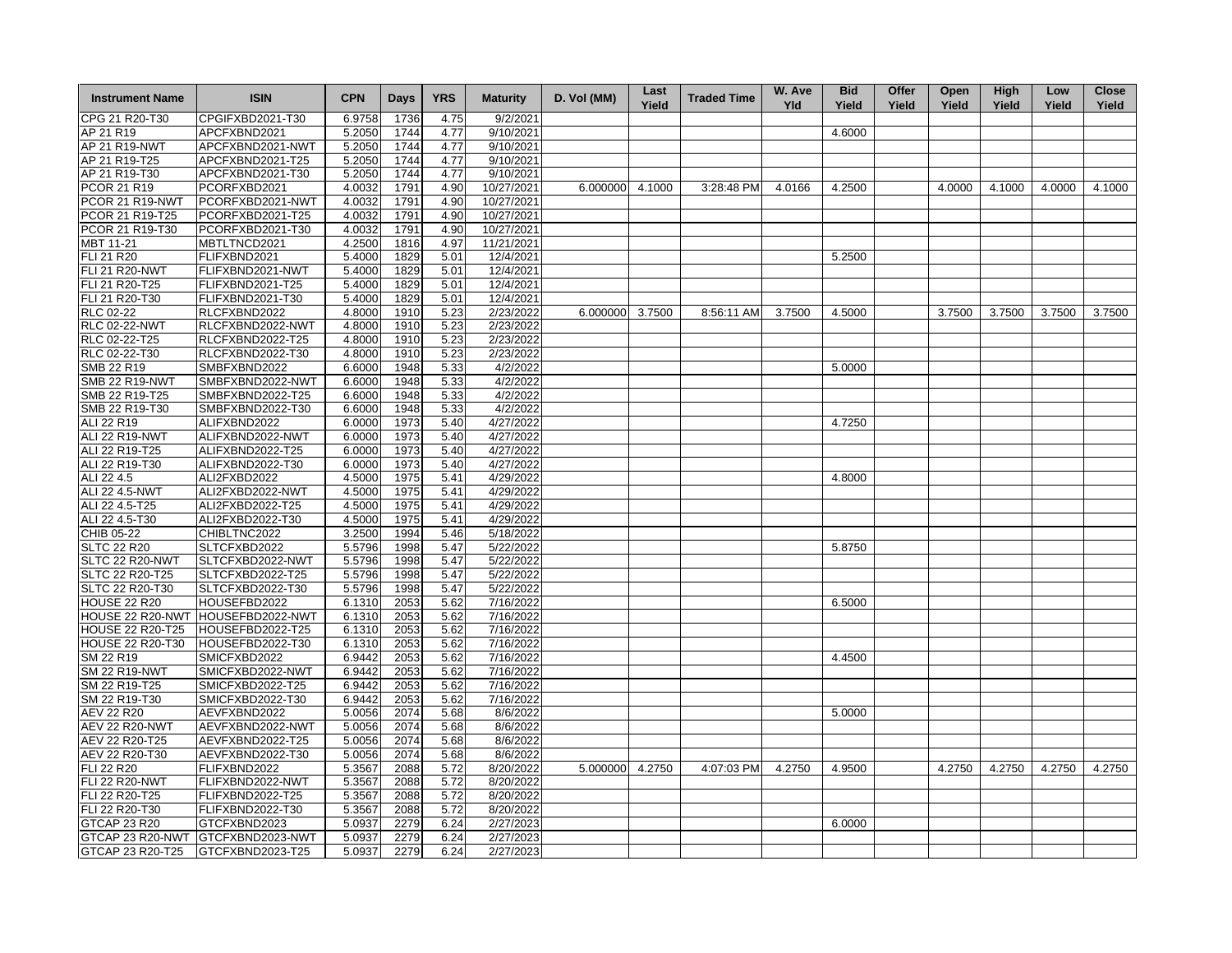| <b>Instrument Name</b> | <b>ISIN</b>                       | <b>CPN</b> | <b>Days</b> | <b>YRS</b> | <b>Maturity</b> | D. Vol (MM)      | Last<br>Yield | <b>Traded Time</b> | W. Ave<br><b>Yld</b> | <b>Bid</b><br>Yield | Offer<br>Yield | Open<br>Yield | <b>High</b><br>Yield | Low<br>Yield | <b>Close</b><br>Yield |
|------------------------|-----------------------------------|------------|-------------|------------|-----------------|------------------|---------------|--------------------|----------------------|---------------------|----------------|---------------|----------------------|--------------|-----------------------|
| GTCAP 23 R20-T30       | GTCFXBND2023-T30                  | 5.0937     | 2279        | 6.24       | 2/27/2023       |                  |               |                    |                      |                     |                |               |                      |              |                       |
| EDC 23 R19             | EDCFXBND2023                      | 4.7312     | 2344        | 6.42       | 5/3/2023        |                  |               |                    |                      | 4.9500              |                |               |                      |              |                       |
| EDC 23 R19-NWT         | EDCFXBND2023-NWT                  | 4.7312     | 2344        | 6.42       | 5/3/2023        |                  |               |                    |                      |                     |                |               |                      |              |                       |
| EDC 23 R19-T25         | EDCFXBND2023-T25                  | 4.7312     | 2344        | 6.42       | 5/3/2023        |                  |               |                    |                      |                     |                |               |                      |              |                       |
| EDC 23 R19-T30         | EDCFXBND2023-T30                  | 4.7312     | 2344        | 6.42       | 5/3/2023        |                  |               |                    |                      |                     |                |               |                      |              |                       |
| AC 23 R22              | ACFXBOND2023                      | 3.9200     | 2409        | 6.60       | 7/7/2023        | 12.000000 5.0000 |               | 11:50:13 AM        | 5.0000               | 5.0000              |                | 5.0000        | 5.0000               | 5.0000       | 5.0000                |
| <b>AC 23 R22-NWT</b>   | ACFXBOND2023-NWT                  | 3.9200     | 2409        | 6.60       | 7/7/2023        |                  |               |                    |                      |                     |                |               |                      |              |                       |
| AC 23 R22-T25          | ACFXBOND2023-T25                  | 3.9200     | 2409        | 6.60       | 7/7/2023        |                  |               |                    |                      |                     |                |               |                      |              |                       |
| AC 23 R22-T30          | ACFXBOND2023-T30                  | 3.9200     | 2409        | 6.60       | 7/7/2023        |                  |               |                    |                      |                     |                |               |                      |              |                       |
| <b>SMCGP 23 R21</b>    | SMCGPFBD2023                      | 4.7575     | 2413        | 6.61       | 7/11/2023       |                  |               |                    |                      | 5.2500              |                |               |                      |              |                       |
|                        | SMCGP 23 R21-NWT SMCGPFBD2023-NWT | 4.7575     | 2413        | 6.61       | 7/11/2023       |                  |               |                    |                      |                     |                |               |                      |              |                       |
| SMCGP 23 R21-T25       | SMCGPFBD2023-T25                  | 4.7575     | 2413        | 6.61       | 7/11/2023       |                  |               |                    |                      |                     |                |               |                      |              |                       |
| SMCGP 23 R21-T30       | SMCGPFBD2023-T30                  | 4.7575     | 2413        | 6.61       | 7/11/2023       |                  |               |                    |                      |                     |                |               |                      |              |                       |
| GLO 23 R20             | GLOFXBND2023                      | 5.2792     | 2419        | 6.62       | 7/17/2023       |                  |               |                    |                      | 4.4500              |                |               |                      |              |                       |
| <b>GLO 23 R20-NWT</b>  | GLOFXBND2023-NWT                  | 5.2792     | 2419        | 6.62       | 7/17/2023       |                  |               |                    |                      |                     |                |               |                      |              |                       |
| GLO 23 R20-T25         | GLOFXBND2023-T25                  | 5.2792     | 2419        | 6.62       | 7/17/2023       |                  |               |                    |                      |                     |                |               |                      |              |                       |
| GLO 23 R20-T30         |                                   | 5.2792     | 2419        | 6.62       | 7/17/2023       |                  |               |                    |                      |                     |                |               |                      |              |                       |
| MBT 09-23              | GLOFXBND2023-T30<br>MBTLTNCD2023  | 3.5000     | 2483        | 6.80       | 9/19/2023       |                  |               |                    |                      |                     |                |               |                      |              |                       |
|                        |                                   |            |             |            |                 |                  |               |                    |                      |                     |                |               |                      |              |                       |
| ALI 23 R22             | ALIFXBND2023                      | 3.8915     | 2501        | 6.85       | 10/7/2023       |                  |               |                    |                      | 5.2500              |                |               |                      |              |                       |
| ALI 23 R22-NWT         | ALIFXBND2023-NWT                  | 3.8915     | 2501        | 6.85       | 10/7/2023       |                  |               |                    |                      |                     |                |               |                      |              |                       |
| ALI 23 R22-T25         | ALIFXBND2023-T25                  | 3.8915     | 2501        | 6.85       | 10/7/2023       |                  |               |                    |                      |                     |                |               |                      |              |                       |
| ALI 23 R22-T30         | ALIFXBND2023-T30                  | 3.8915     | 2501        | 6.85       | 10/7/2023       |                  |               |                    |                      |                     |                |               |                      |              |                       |
| PCOR 23 R21            | PCORFXBD2023                      | 4.5219     | 2521        | 6.90       | 10/27/2023      | 2.400000 4.4150  |               | 3:37:15 PM         | 4.4325               | 4.5000              |                | 4.4500        | 4.4500               | 4.4150       | 4.4150                |
| PCOR 23 R21-NWT        | PCORFXBD2023-NWT                  | 4.5219     | 2521        | 6.90       | 10/27/2023      |                  |               |                    |                      |                     |                |               |                      |              |                       |
| PCOR 23 R21-T25        | PCORFXBD2023-T25                  | 4.5219     | 2521        | 6.90       | 10/27/2023      |                  |               |                    |                      |                     |                |               |                      |              |                       |
| PCOR 23 R21-T30        | PCORFXBD2023-T30                  | 4.5219     | 2521        | 6.90       | 10/27/2023      |                  |               |                    |                      |                     |                |               |                      |              |                       |
| <b>FLI 23 R20</b>      | FLIFXBND2023                      | 5.4333     | 2533        | 6.93       | 11/8/2023       |                  |               |                    |                      | 5.5000              |                |               |                      |              |                       |
| <b>FLI 23 R20-NWT</b>  | FLIFXBND2023-NWT                  | 5.4333     | 2533        | 6.93       | 11/8/2023       |                  |               |                    |                      |                     |                |               |                      |              |                       |
| FLI 23 R20-T25         | FLIFXBND2023-T25                  | 5.4333     | 2533        | 6.93       | 11/8/2023       |                  |               |                    |                      |                     |                |               |                      |              |                       |
| FLI 23 R20-T30         | FLIFXBND2023-T30                  | 5.4333     | 2533        | 6.93       | 11/8/2023       |                  |               |                    |                      |                     |                |               |                      |              |                       |
| AEV 23 R20             | AEVFXBND2023                      | 4.6188     | 2546        | 6.97       | 11/21/2023      |                  |               |                    |                      | 5.2500              |                |               |                      |              |                       |
| <b>AEV 23 R20-NWT</b>  | AEVFXBND2023-NWT                  | 4.6188     | 2546        | 6.97       | 11/21/2023      |                  |               |                    |                      |                     |                |               |                      |              |                       |
| AEV 23 R20-T25         | AEVFXBND2023-T25                  | 4.6188     | 2546        | 6.97       | 11/21/2023      |                  |               |                    |                      |                     |                |               |                      |              |                       |
| AEV 23 R20-T30         | AEVFXBND2023-T30                  | 4.6188     | 2546        | 6.97       | 11/21/2023      |                  |               |                    |                      |                     |                |               |                      |              |                       |
| FDC 24 R21             | FDCFXBND2024                      | 6.1458     | 2610        | 7.15       | 1/24/2024       |                  |               |                    |                      | 4.9750              |                |               |                      |              |                       |
| <b>FDC 24 R21-NWT</b>  | FDCFXBND2024-NWT                  | 6.1458     | 2610        | 7.15       | 1/24/2024       |                  |               |                    |                      |                     |                |               |                      |              |                       |
| FDC 24 R21-T25         | FDCFXBND2024-T25                  | 6.1458     | 2610        | 7.15       | 1/24/2024       |                  |               |                    |                      |                     |                |               |                      |              |                       |
| FDC 24 R21-T30         | FDCFXBND2024-T30                  | 6.1458     | 2610        | 7.15       | 1/24/2024       |                  |               |                    |                      |                     |                |               |                      |              |                       |
| ALI 24 R20             | ALIFXBND2024                      | 5.0000     | 2616        | 7.16       | 1/30/2024       | 5.000000         | 4.5500        | 8:56:04 AM         | 4.5500               | 4.6500              |                | 4.5500        | 4.5500               | 4.5500       | 4.5500                |
| ALI 24 R20-NWT         | ALIFXBND2024-NWT                  | 5.0000     | 2616        | 7.16       | 1/30/2024       |                  |               |                    |                      |                     |                |               |                      |              |                       |
| ALI 24 R20-T25         | ALIFXBND2024-T25                  | 5.0000     | 2616        | 7.16       | 1/30/2024       |                  |               |                    |                      |                     |                |               |                      |              |                       |
| ALI 24 R20-T30         | ALIFXBND2024-T30                  | 5.0000     | 2616        | 7.16       | 1/30/2024       |                  |               |                    |                      |                     |                |               |                      |              |                       |
| <b>TEL 24 R21</b>      | TELFXBND2024                      | 5.2813     | 2623        | 7.18       | 2/6/2024        |                  |               |                    |                      | 5.0500              |                |               |                      |              |                       |
| <b>TEL 24 R21-NWT</b>  | TELFXBND2024-NWT                  | 5.2813     | 2623        | 7.18       | 2/6/2024        |                  |               |                    |                      |                     |                |               |                      |              |                       |
| TEL 24 R21-T25         | TELFXBND2024-T25                  | 5.2813     | 2623        | 7.18       | 2/6/2024        |                  |               |                    |                      |                     |                |               |                      |              |                       |
| TEL 24 R21-T30         | TELFXBND2024-T30                  | 5.2813     | 2623        | 7.18       | 2/6/2024        |                  |               |                    |                      |                     |                |               |                      |              |                       |
| <b>JGS 24 R20</b>      | JGSFXBND2024                      | 5.3000     | 2644        | 7.24       | 2/27/2024       |                  |               |                    |                      |                     |                |               |                      |              |                       |
|                        |                                   |            |             |            |                 |                  |               |                    |                      | 5.0000              |                |               |                      |              |                       |
| <b>JGS 24 R20-NWT</b>  | JGSFXBND2024-NWT                  | 5.3000     | 2644        | 7.24       | 2/27/2024       |                  |               |                    |                      |                     |                |               |                      |              |                       |
| JGS 24 R20-T25         | JGSFXBND2024-T25                  | 5.3000     | 2644        | 7.24       | 2/27/2024       |                  |               |                    |                      |                     |                |               |                      |              |                       |
| JGS 24 R20-T30         | JGSFXBND2024-T30                  | 5.3000     | 2644        | 7.24       | 2/27/2024       |                  |               |                    |                      |                     |                |               |                      |              |                       |
| <b>MNTC 24 R21</b>     | MNTCFXBD2024                      | 5.5000     | 2677        | 7.33       | 3/31/2024       |                  |               |                    |                      | 4.9500              |                |               |                      |              |                       |
| MNTC 24 R21-NWT        | MNTCFXBD2024-NWT                  | 5.5000     | 2677        | 7.33       | 3/31/2024       |                  |               |                    |                      |                     |                |               |                      |              |                       |
| MNTC 24 R21-T25        | MNTCFXBD2024-T25                  | 5.5000     | 2677        | 7.33       | 3/31/2024       |                  |               |                    |                      |                     |                |               |                      |              |                       |
| MNTC 24 R21-T30        | MNTCFXBD2024-T30                  | 5.5000     | 2677        | 7.33       | 3/31/2024       |                  |               |                    |                      |                     |                |               |                      |              |                       |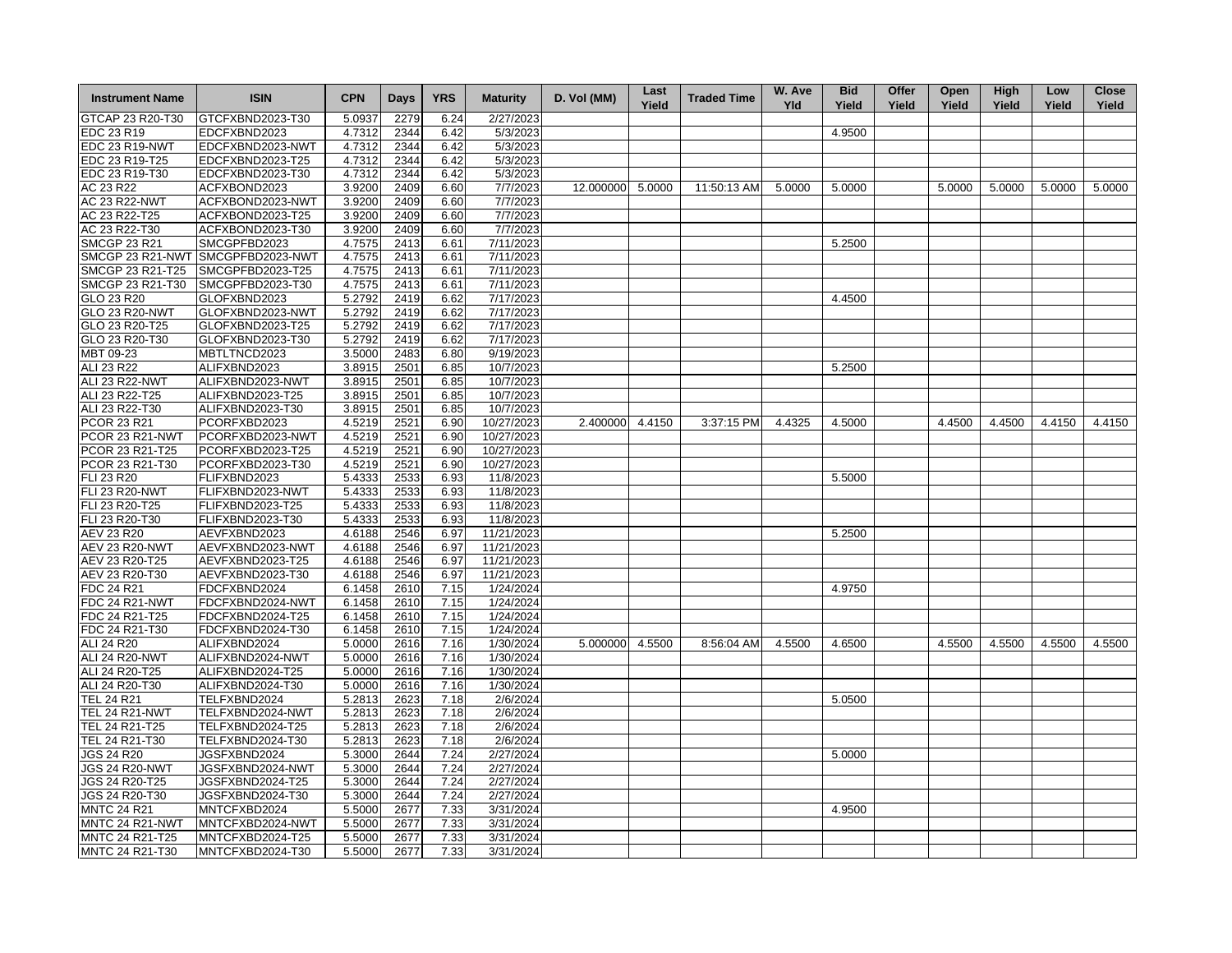| <b>Instrument Name</b>  | <b>ISIN</b>                       | <b>CPN</b> | <b>Days</b> | <b>YRS</b> | <b>Maturity</b> | D. Vol (MM)     | Last<br>Yield | <b>Traded Time</b> | W. Ave<br><b>Yld</b> | <b>Bid</b><br>Yield | Offer<br>Yield | Open<br>Yield | High<br>Yield | Low<br>Yield | <b>Close</b><br>Yield |
|-------------------------|-----------------------------------|------------|-------------|------------|-----------------|-----------------|---------------|--------------------|----------------------|---------------------|----------------|---------------|---------------|--------------|-----------------------|
| <b>SMB 24 R21</b>       | SMBFXBND2024                      | 6.0000     | 2679        | 7.33       | 4/2/2024        |                 |               |                    |                      | 5.4000              |                |               |               |              |                       |
| <b>SMB 24 R21-NWT</b>   | SMBFXBND2024-NWT                  | 6.0000     | 2679        | 7.33       | 4/2/2024        |                 |               |                    |                      |                     |                |               |               |              |                       |
| SMB 24 R21-T25          | SMBFXBND2024-T25                  | 6.0000     | 2679        | 7.33       | 4/2/2024        |                 |               |                    |                      |                     |                |               |               |              |                       |
| SMB 24 R21-T30          | SMBFXBND2024-T30                  | 6.0000     | 2679        | 7.33       | 4/2/2024        |                 |               |                    |                      |                     |                |               |               |              |                       |
| SM 24 R21               | SMICFXBD2024                      | 5.6125     | 2726        | 7.46       | 5/19/2024       |                 |               |                    |                      | 5.3500              |                |               |               |              |                       |
| <b>SM 24 R21-NWT</b>    | SMICFXBD2024-NWT                  | 5.6125     | 2726        | 7.46       | 5/19/2024       |                 |               |                    |                      |                     |                |               |               |              |                       |
| SM 24 R21-T25           | SMICFXBD2024-T25                  | 5.6125     | 2726        | 7.46       | 5/19/2024       |                 |               |                    |                      |                     |                |               |               |              |                       |
| SM 24 R21-T30           | SMICFXBD2024-T30                  | 5.6125     | 2726        | 7.46       | 5/19/2024       |                 |               |                    |                      |                     |                |               |               |              |                       |
| <b>GTCAP 24 R21</b>     | GTCFXBND2024                      | 5.6250     | 2806        | 7.68       | 8/7/2024        |                 |               |                    |                      | 4.8450              |                |               |               |              |                       |
| GTCAP 24 R21-NWT        | GTCFXBND2024-NWT                  | 5.6250     | 2806        | 7.68       | 8/7/2024        |                 |               |                    |                      |                     |                |               |               |              |                       |
| GTCAP 24 R21-T25        | GTCFXBND2024-T25                  | 5.6250     | 2806        | 7.68       | 8/7/2024        |                 |               |                    |                      |                     |                |               |               |              |                       |
| GTCAP 24 R21-T30        | GTCFXBND2024-T30                  | 5.6250     | 2806        | 7.68       | 8/7/2024        |                 |               |                    |                      |                     |                |               |               |              |                       |
| <b>SMPH 24 R21</b>      | SMPHFXBD2024                      | 5.7417     | 2831        | 7.75       | 9/1/2024        |                 |               |                    |                      | 5.5000              |                |               |               |              |                       |
| SMPH 24 R21-NWT         | SMPHFXBD2024-NWT                  | 5.7417     | 2831        | 7.75       | 9/1/2024        |                 |               |                    |                      |                     |                |               |               |              |                       |
| SMPH 24 R21-T25         | SMPHFXBD2024-T25                  | 5.7417     | 2831        | 7.75       | 9/1/2024        |                 |               |                    |                      |                     |                |               |               |              |                       |
| SMPH 24 R21-T30         | SMPHFXBD2024-T30                  | 5.7417     | 2831        | 7.75       | 9/1/2024        |                 |               |                    |                      |                     |                |               |               |              |                       |
|                         |                                   |            |             |            |                 |                 |               |                    |                      |                     |                |               |               |              |                       |
| FLI 24 R21              | FLIFXBND2024                      | 5.6389     | 2925        | 8.01       | 12/4/2024       |                 |               |                    |                      | 5.5000              |                |               |               |              |                       |
| <b>FLI 24 R21-NWT</b>   | FLIFXBND2024-NWT                  | 5.6389     | 2925        | 8.01       | 12/4/2024       |                 |               |                    |                      |                     |                |               |               |              |                       |
| FLI 24 R21-T25          | FLIFXBND2024-T25                  | 5.6389     | 2925        | 8.01       | 12/4/2024       |                 |               |                    |                      |                     |                |               |               |              |                       |
| FLI 24 R21-T30          | FLIFXBND2024-T30                  | 5.6389     | 2925        | 8.01       | 12/4/2024       |                 |               |                    |                      |                     |                |               |               |              |                       |
| RLC 02-25               | RLCFXBND2025                      | 4.9344     | 3006        | 8.23       | 2/23/2025       |                 |               |                    |                      | 5.8000              |                |               |               |              |                       |
| <b>RLC 02-25-NWT</b>    | RLCFXBND2025-NWT                  | 4.9344     | 3006        | 8.23       | 2/23/2025       |                 |               |                    |                      |                     |                |               |               |              |                       |
| RLC 02-25-T25           | RLCFXBND2025-T25                  | 4.9344     | 3006        | 8.23       | 2/23/2025       |                 |               |                    |                      |                     |                |               |               |              |                       |
| RLC 02-25-T30           | RLCFXBND2025-T30                  | 4.9344     | 3006        | 8.23       | 2/23/2025       |                 |               |                    |                      |                     |                |               |               |              |                       |
| ALI 25 R21              | ALIFXBND2025                      | 5.6250     | 3067        | 8.40       | 4/25/2025       | 10.000000       | 4.6000        | 8:55:06 AM         | 4.6000               | 4.6250              |                | 4.6000        | 4.6000        | 4.6000       | 4.6000                |
| <b>ALI 25 R21-NWT</b>   | ALIFXBND2025-NWT                  | 5.6250     | 3067        | 8.40       | 4/25/2025       |                 |               |                    |                      |                     |                |               |               |              |                       |
| ALI 25 R21-T25          | ALIFXBND2025-T25                  | 5.6250     | 3067        | 8.40       | 4/25/2025       |                 |               |                    |                      |                     |                |               |               |              |                       |
| ALI 25 R21-T30          | ALIFXBND2025-T30                  | 5.6250     | 3067        | 8.40       | 4/25/2025       |                 |               |                    |                      |                     |                |               |               |              |                       |
| <b>SLTC 25 R22</b>      | SLTCFXBD2025                      | 6.4872     | 3094        | 8.47       | 5/22/2025       |                 |               |                    |                      | 6.6750              |                |               |               |              |                       |
| SLTC 25 R22-NWT         | SLTCFXBD2025-NWT                  | 6.4872     | 3094        | 8.47       | 5/22/2025       |                 |               |                    |                      |                     |                |               |               |              |                       |
| SLTC 25 R22-T25         | SLTCFXBD2025-T25                  | 6.4872     | 3094        | 8.47       | 5/22/2025       |                 |               |                    |                      |                     |                |               |               |              |                       |
| SLTC 25 R22-T30         | SLTCFXBD2025-T30                  | 6.4872     | 3094        | 8.47       | 5/22/2025       |                 |               |                    |                      |                     |                |               |               |              |                       |
| <b>HOUSE 25 R22</b>     | HOUSEFBD2025                      | 6.8666     | 3149        | 8.62       | 7/16/2025       |                 |               |                    |                      | 7.0000              |                |               |               |              |                       |
|                         | HOUSE 25 R22-NWT HOUSEFBD2025-NWT | 6.8666     | 3149        | 8.62       | 7/16/2025       |                 |               |                    |                      |                     |                |               |               |              |                       |
| <b>HOUSE 25 R22-T25</b> | HOUSEFBD2025-T25                  | 6.8666     | 3149        | 8.62       | 7/16/2025       |                 |               |                    |                      |                     |                |               |               |              |                       |
| <b>HOUSE 25 R22-T30</b> | HOUSEFBD2025-T30                  | 6.8666     | 3149        | 8.62       | 7/16/2025       |                 |               |                    |                      |                     |                |               |               |              |                       |
| FLI 25 R22              | FLIFXBND2025                      | 5.7139     | 3184        | 8.72       | 8/20/2025       |                 |               |                    |                      | 5.5000              |                |               |               |              |                       |
| <b>FLI 25 R22-NWT</b>   | FLIFXBND2025-NWT                  | 5.7139     | 3184        | 8.72       | 8/20/2025       |                 |               |                    |                      |                     |                |               |               |              |                       |
| FLI 25 R22-T25          | FLIFXBND2025-T25                  | 5.7139     | 3184        | 8.72       | 8/20/2025       |                 |               |                    |                      |                     |                |               |               |              |                       |
| FLI 25 R22-T30          | FLIFXBND2025-T30                  | 5.7139     | 3184        | 8.72       | 8/20/2025       |                 |               |                    |                      |                     |                |               |               |              |                       |
| ALI 25 R22              | ALI2FXBD2025                      | 4.7500     | 3250        | 8.90       | 10/25/2025      |                 |               |                    |                      | 5.2000              | 4.4000         |               |               |              |                       |
| <b>ALI 25 R22-NWT</b>   | ALI2FXBD2025-NWT                  | 4.7500     | 3250        | 8.90       | 10/25/2025      |                 |               |                    |                      |                     |                |               |               |              |                       |
| ALI 25 R22-T25          | ALI2FXBD2025-T25                  | 4.7500     | 3250        | 8.90       | 10/25/2025      |                 |               |                    |                      |                     |                |               |               |              |                       |
| ALI 25 R22-T30          | ALI2FXBD2025-T30                  | 4.7500     | 3250        | 8.90       | 10/25/2025      |                 |               |                    |                      |                     |                |               |               |              |                       |
| <b>SMPH 25 R23</b>      | SMPHFXBD2025                      | 4.7990     | 3281        | 8.98       | 11/25/2025      |                 |               |                    |                      | 4.9500              |                |               |               |              |                       |
| SMPH 25 R23-NWT         | SMPHFXBD2025-NWT                  | 4.7990     | 3281        | 8.98       | 11/25/2025      |                 |               |                    |                      |                     |                |               |               |              |                       |
|                         |                                   |            |             |            |                 |                 |               |                    |                      |                     |                |               |               |              |                       |
| SMPH 25 R23-T25         | SMPHFXBD2025-T25                  | 4.7990     | 3281        | 8.98       | 11/25/2025      |                 |               |                    |                      |                     |                |               |               |              |                       |
| SMPH 25 R23-T30         | SMPHFXBD2025-T30                  | 4.7990     | 3281        | 8.98       | 11/25/2025      |                 |               |                    |                      |                     |                |               |               |              |                       |
| <b>MER 25 R20</b>       | MERFXBND2025                      | 4.8750     | 3298        | 9.03       | 12/12/2025      |                 |               |                    |                      | 5.2500              |                |               |               |              |                       |
| <b>MER 25 R20-NWT</b>   | MERFXBND2025-NWT                  | 4.8750     | 3298        | 9.03       | 12/12/2025      |                 |               |                    |                      |                     |                |               |               |              |                       |
| MER 25 R20-T25          | MERFXBND2025-T25                  | 4.8750     | 3298        | 9.03       | 12/12/2025      |                 |               |                    |                      |                     |                |               |               |              |                       |
| MER 25 R20-T30          | MERFXBND2025-T30                  | 4.8750     | 3298        | 9.03       | 12/12/2025      |                 |               |                    |                      |                     |                |               |               |              |                       |
| ALI 26 R23              | ALIFXBND2026                      | 4.8500     | 3399        | 9.31       | 3/23/2026       | 5.750000 4.6500 |               | 3:04:35 PM         | 4.6283               | 5.0500              |                | 4.6250        | 4.6500        | 4.6250       | 4.6500                |
| ALI 26 R23-NWT          | ALIFXBND2026-NWT                  | 4.8500     | 3399        | 9.31       | 3/23/2026       |                 |               |                    |                      |                     |                |               |               |              |                       |